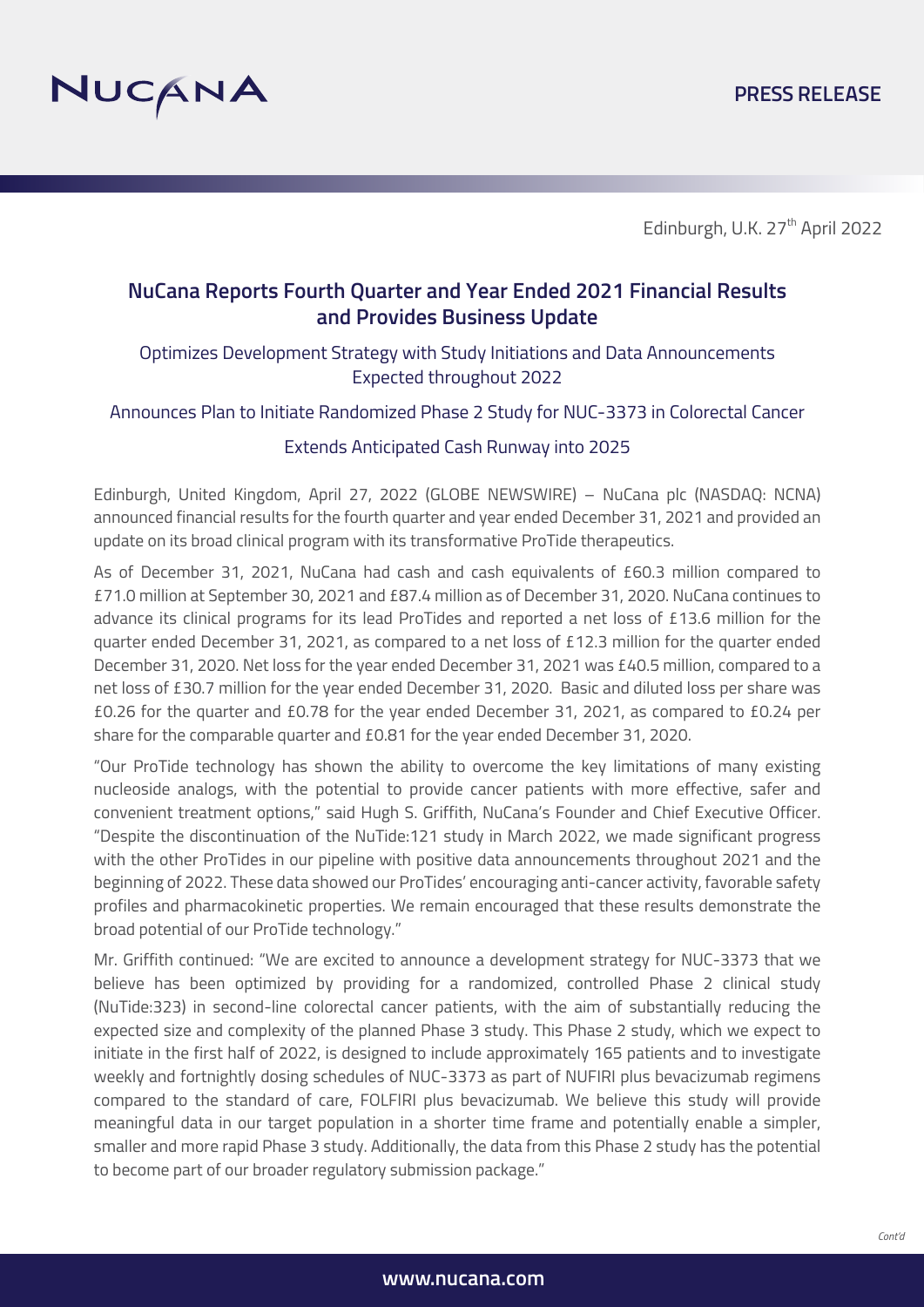# NUCANA

## **PRESS RELEASE**

Edinburgh, U.K. 27<sup>th</sup> April 2022

"Given the tremendous potential of NUC-3373 to replace 5-FU across multiple tumor types, we are also looking forward to initiating in the first half of 2022 our Phase 1b / 2 modular study (NuTide:303) of NUC-3373 combined with other agents, including immuno-oncology agents such as PD-1 inhibitors, for the treatment of patients with different types of advanced solid tumors," added Mr. Griffith. "We anticipate that this study will identify additional indications and treatment combinations for further development."

Mr. Griffith said: "We are also excited about the development progress of NUC-7738. Earlier this month, we completed the Phase 1 part of the ongoing NuTide:701 study in patients with advanced solid tumors. Based on the strong biological rationale and encouraging efficacy signals observed in the Phase 1 part of the study, we have begun dosing patients with solid tumors in the Phase 2 part of the study. We are initially focusing on NUC-7738 monotherapy, although we also intend to combine NUC-7738 with other anti-cancer agents in the NuTide:701 study."

Mr. Griffith concluded: "We remain very well capitalized, with an anticipated cash runway into 2025 and the ability to generate multiple important data readouts with both NUC-3373 and NUC-7738. We are looking forward to the remainder of 2022 as we believe it will continue to be an active year of data generation and study initiations across our portfolio."

#### **Anticipated 2022 Milestones**

- NUC-3373 *(a ProTide transformation of 5-FU)* In 2022, NuCana expects to:
	- o Initiate a randomized, controlled Phase 2 (NuTide:323) study of NUC-3373 in combination with other agents for the second-line treatment of patients with colorectal cancer;
	- o Initiate a Phase 1b / 2 (NuTide:303) modular study of NUC-3373 in combination with other agents in patients with solid tumors to identify additional indications for development;
	- o Expand the Phase 1b / 2 (NuTide:302) study of NUC-3373 in combination with other agents to include second-line colorectal cancer patients, as well as evaluate NUC-3373 plus other agents in combination with bevacizumab;
	- o Announce data from the Phase 1b / 2 (NuTide:302) study of NUC-3373 combined with leucovorin, irinotecan and bevacizumab in patients with colorectal cancer; and
	- o Announce data from the Phase 1b / 2 (NuTide:303) modular study of NUC-3373 in combination with other agents in patients with solid tumors to identify additional indications for development.
- NUC-7738 *(a ProTide transformation of 3'-deoxyadenosine)*

In 2022, NuCana expects to:

- o Announce data from the Phase 1 part of the NuTide:701 study of NUC-7738 in patients with solid tumors; and
- o Announce data from the Phase 2 part of the NuTide:701 study of NUC-7738 in patients with solid tumors.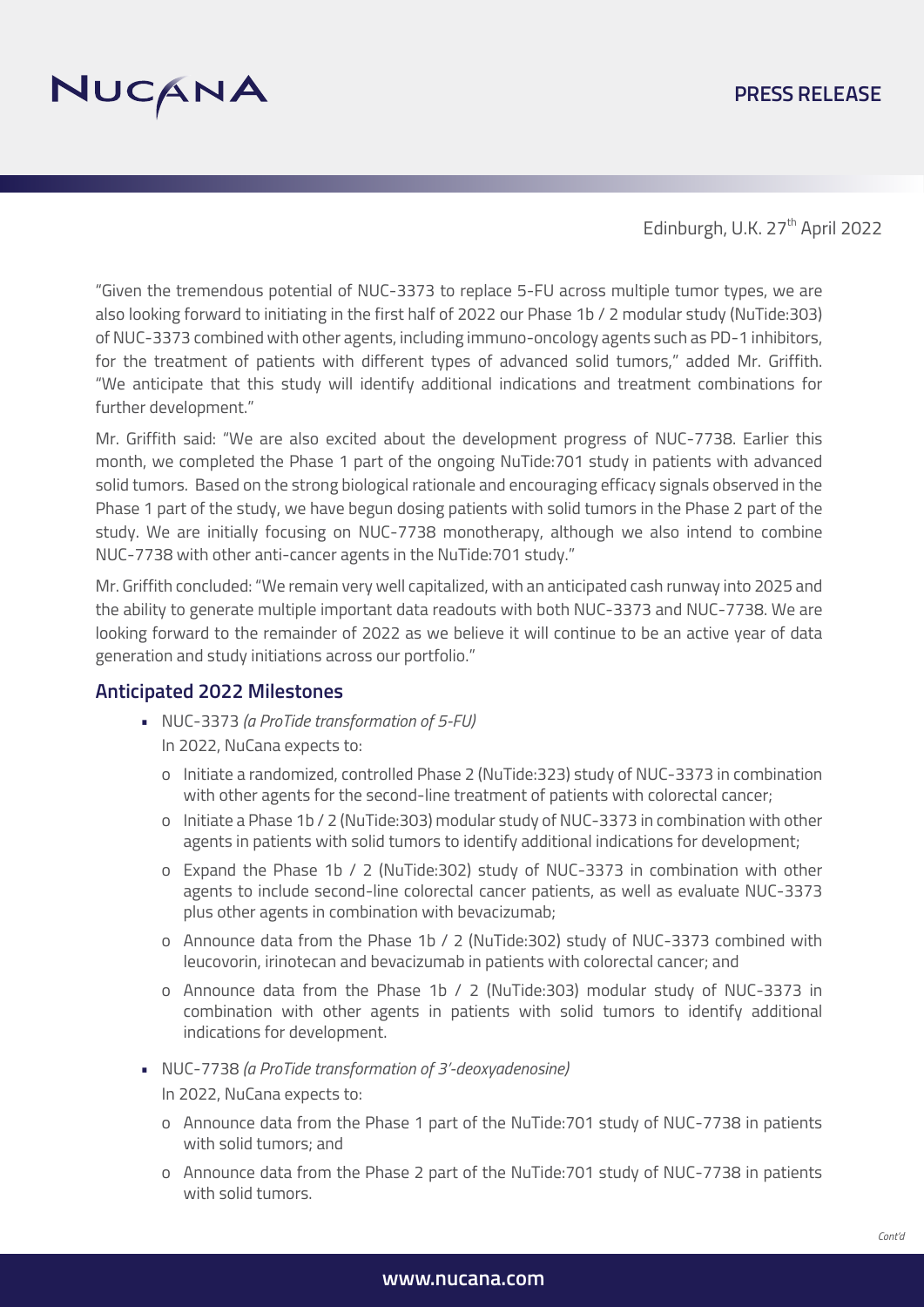

#### **About NuCana**

NuCana is a clinical-stage biopharmaceutical company focused on significantly improving treatment outcomes for patients with cancer by applying our ProTide technology to transform some of the most widely prescribed chemotherapy agents, nucleoside analogs, into more effective and safer medicines. While these conventional agents remain part of the standard of care for the treatment of many solid and hematological tumors, their efficacy is limited by cancer cell resistance mechanisms and they are often poorly tolerated. Utilizing our proprietary technology, we are developing new medicines, ProTides, designed to overcome key cancer resistance mechanisms and generate much higher concentrations of anti-cancer metabolites in cancer cells. NuCana's pipeline includes NUC-3373 and NUC-7738. NUC-3373 is a new chemical entity derived from the nucleoside analog 5-fluorouracil, a widely used chemotherapy agent and is in a Phase 1b / 2 study in patients with metastatic colorectal cancer. NUC-7738, is a transformation of a novel anti-cancer nucleoside analog (3'-deoxyadenosine) and is in a Phase 1 / 2 study for patients with advanced solid tumors.

#### **Forward-Looking Statements**

This press release may contain "forward-looking" statements within the meaning of the Private Securities Litigation Reform Act of 1995 that are based on the beliefs and assumptions and on information currently available to management of NuCana plc (the "Company"). All statements other than statements of historical fact contained in this press release are forward-looking statements, including statements concerning the Company's planned and ongoing clinical studies for the Company's product candidates and the potential advantages of those product candidates, including NUC-3373 and NUC-7738; the initiation, enrollment, timing, progress, release of data from and results of those planned and ongoing clinical studies; the Company's goals with respect to the development, regulatory pathway and potential use, if approved, of each of its product candidates; the utility of prior non-clinical and clinical data in determining future clinical results; and the sufficiency of the Company's current cash, cash equivalents and marketable securities to fund its planned operations into 2025. In some cases, you can identify forward-looking statements by terminology such as "may," "will," "should," "expects," "plans," "anticipates," "believes," "estimates," "predicts," "potential" or "continue" or the negative of these terms or other comparable terminology. Forward-looking statements involve known and unknown risks, uncertainties and other factors that may cause the Company's actual results, performance or achievements to be materially different from any future results, performance or achievements expressed or implied by the forward-looking statements. These risks and uncertainties include, but are not limited to, the risks and uncertainties set forth in the "Risk Factors" section of the Company's Annual Report on Form 20-F for the year ended December 31, 2021 filed with the Securities and Exchange Commission ("SEC") on April 27, 2022, and subsequent reports that the Company files with the SEC. Forward-looking statements represent the Company's beliefs and assumptions only as of the date of this press release. Although the Company believes that the expectations reflected in the forward-looking statements are reasonable, it cannot guarantee future results, levels of activity, performance or achievements. Except as required by law, the Company assumes no obligation to publicly update any forward-looking statements for any reason after the date of this press release to conform any of the forward-looking statements to actual results or to changes in its expectations.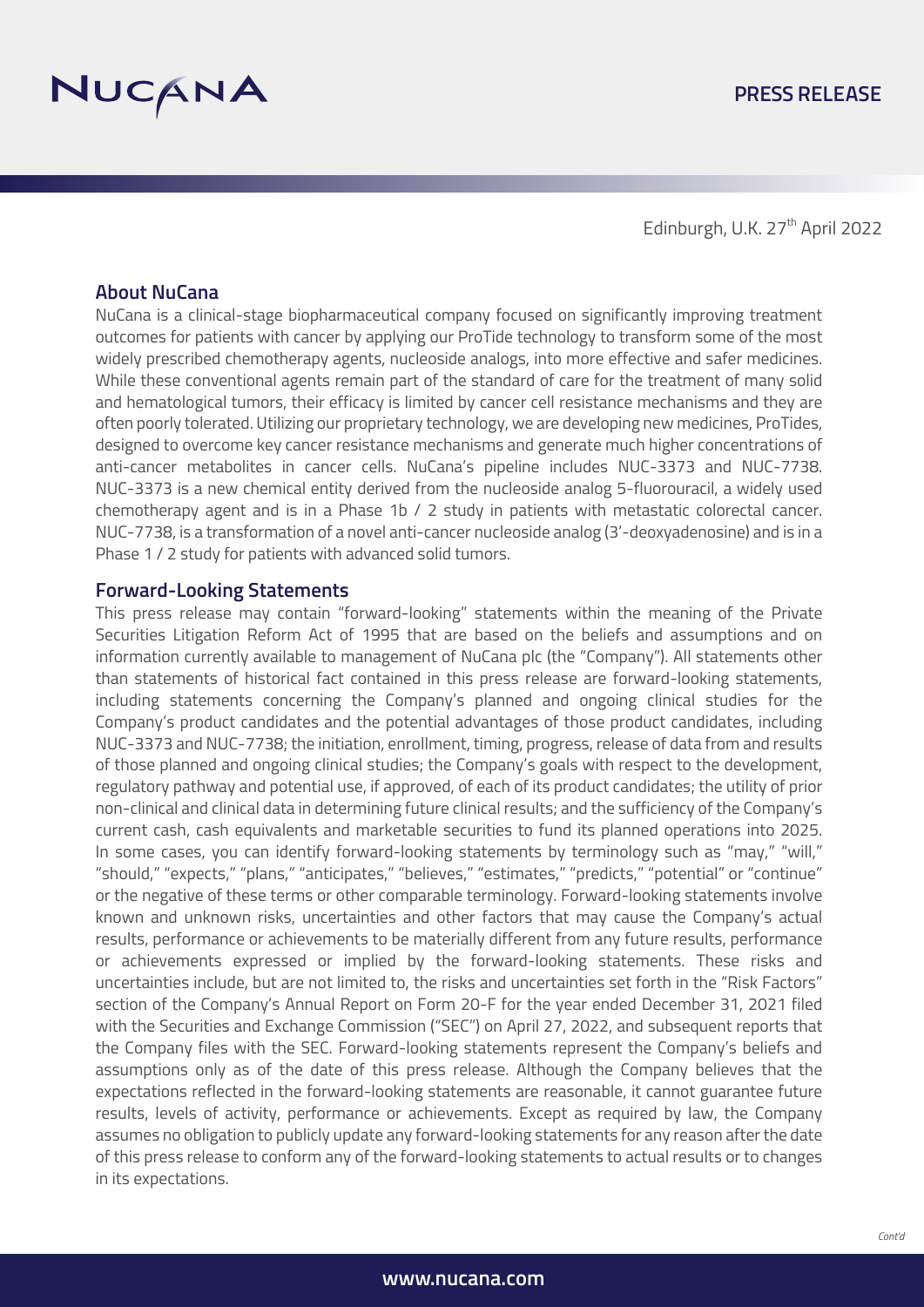

# **Condensed Consolidated Statements of Operations**

|                                     | For the three months ended<br>December 31, |                                       | For the year ended<br>December 31, |           |  |
|-------------------------------------|--------------------------------------------|---------------------------------------|------------------------------------|-----------|--|
|                                     |                                            |                                       |                                    |           |  |
|                                     | 2021                                       | 2020                                  | 2021                               | 2020      |  |
|                                     |                                            | (in thousands, except per share data) |                                    |           |  |
|                                     | (unaudited)                                |                                       |                                    |           |  |
|                                     | f                                          | f                                     | f                                  | £         |  |
| Research and development expenses   | (10,634)                                   | (7,981)                               | (36,834)                           | (25,899)  |  |
| Administrative expenses             | (2,073)                                    | (1,906)                               | (8,529)                            | (7,050)   |  |
| Impairment of intangible assets     | (2,809)                                    |                                       | (2,809)                            |           |  |
| Net foreign exchange (losses) gains | (221)                                      | (4,082)                               | 267                                | (3,472)   |  |
| <b>Operating loss</b>               | (15, 737)                                  | (13,969)                              | (47, 905)                          | (36,421)  |  |
| Finance income                      | 22                                         | 12                                    | 103                                | 246       |  |
| Loss before tax                     | (15, 715)                                  | (13, 957)                             | (47,802)                           | (36, 175) |  |
| Income tax credit                   | 2,071                                      | 1,696                                 | 7,269                              | 5,493     |  |
| Loss for the period                 | (13, 644)                                  | (12, 261)                             | (40, 533)                          | (30, 682) |  |
|                                     |                                            |                                       |                                    |           |  |
| Basic and diluted loss per share    | (0.26)                                     | (0.24)                                | (0.78)                             | (0.81)    |  |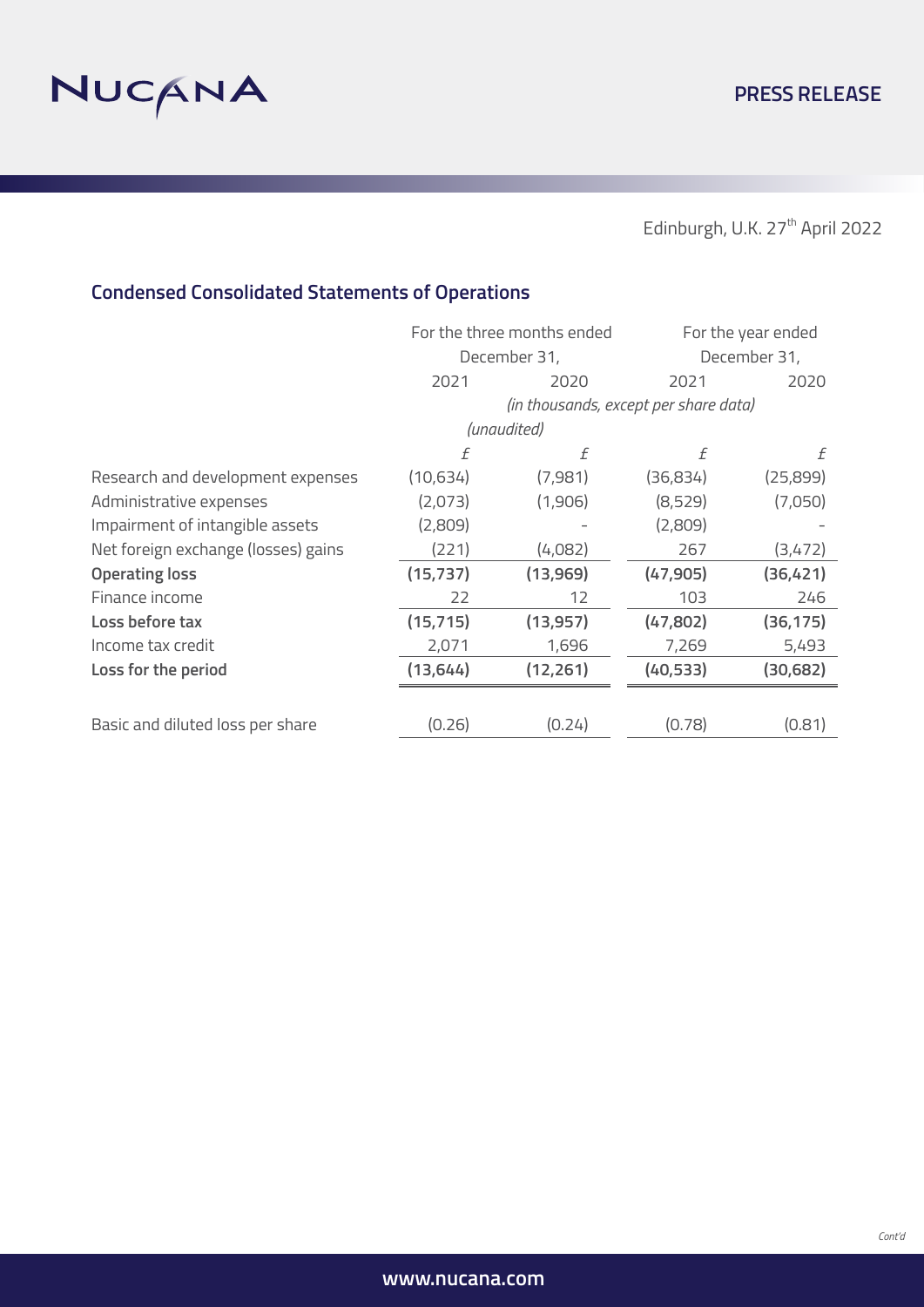

# **Condensed Consolidated Statements of Financial Position at December 31,**

|                                                            | 2021                 | 2020           |
|------------------------------------------------------------|----------------------|----------------|
|                                                            |                      | (in thousands) |
|                                                            | f                    | f              |
| <b>Assets</b>                                              |                      |                |
| <b>Non-current assets</b>                                  |                      |                |
| Intangible assets                                          | 2,410                | 4,753          |
| Property, plant and equipment                              | 851                  | 1,189          |
| Deferred tax asset                                         | 60                   | 44             |
| Other non-current assets                                   | 2,540                |                |
|                                                            | 5,861                | 5,986          |
| <b>Current assets</b>                                      |                      |                |
| Prepayments, accrued income and other receivables          | 4,161                | 4,628          |
| Current income tax receivable                              | 7,188                | 9,822          |
| Cash and cash equivalents                                  | 60,264               | 87,356         |
|                                                            | 71,613               | 101,806        |
|                                                            |                      |                |
|                                                            |                      |                |
| <b>Total assets</b>                                        | 77,474               | 107,792        |
|                                                            |                      |                |
| <b>Equity and liabilities</b>                              |                      |                |
| <b>Capital and reserves</b>                                |                      |                |
| Share capital and share premium                            | 143,137              | 142,937        |
| Other reserves                                             |                      | 66,887         |
| Accumulated deficit                                        | 72,137<br>(149, 726) | (110,594)      |
| Total equity attributable to equity holders of the Company | 65,548               | 99,230         |
|                                                            |                      |                |
| <b>Non-current liabilities</b>                             |                      |                |
| Provisions                                                 | 46                   | 46             |
| Lease liabilities                                          | 164                  | 367            |
|                                                            | 210                  | 413            |
|                                                            |                      |                |
| <b>Current liabilities</b>                                 |                      |                |
| Trade payables                                             | 1,829                | 2,257          |
| Payroll taxes and social security                          | 170                  | 177            |
| Accrued expenditure                                        | 9,510                | 5,437          |
| Lease liabilities                                          | 207                  | 278            |
|                                                            | 11,716               | 8,149          |
|                                                            |                      |                |
| <b>Total liabilities</b>                                   | 11,926               | 8,562          |
|                                                            |                      |                |
|                                                            |                      |                |
| <b>Total equity and liabilities</b>                        | 77,474               | 107,792        |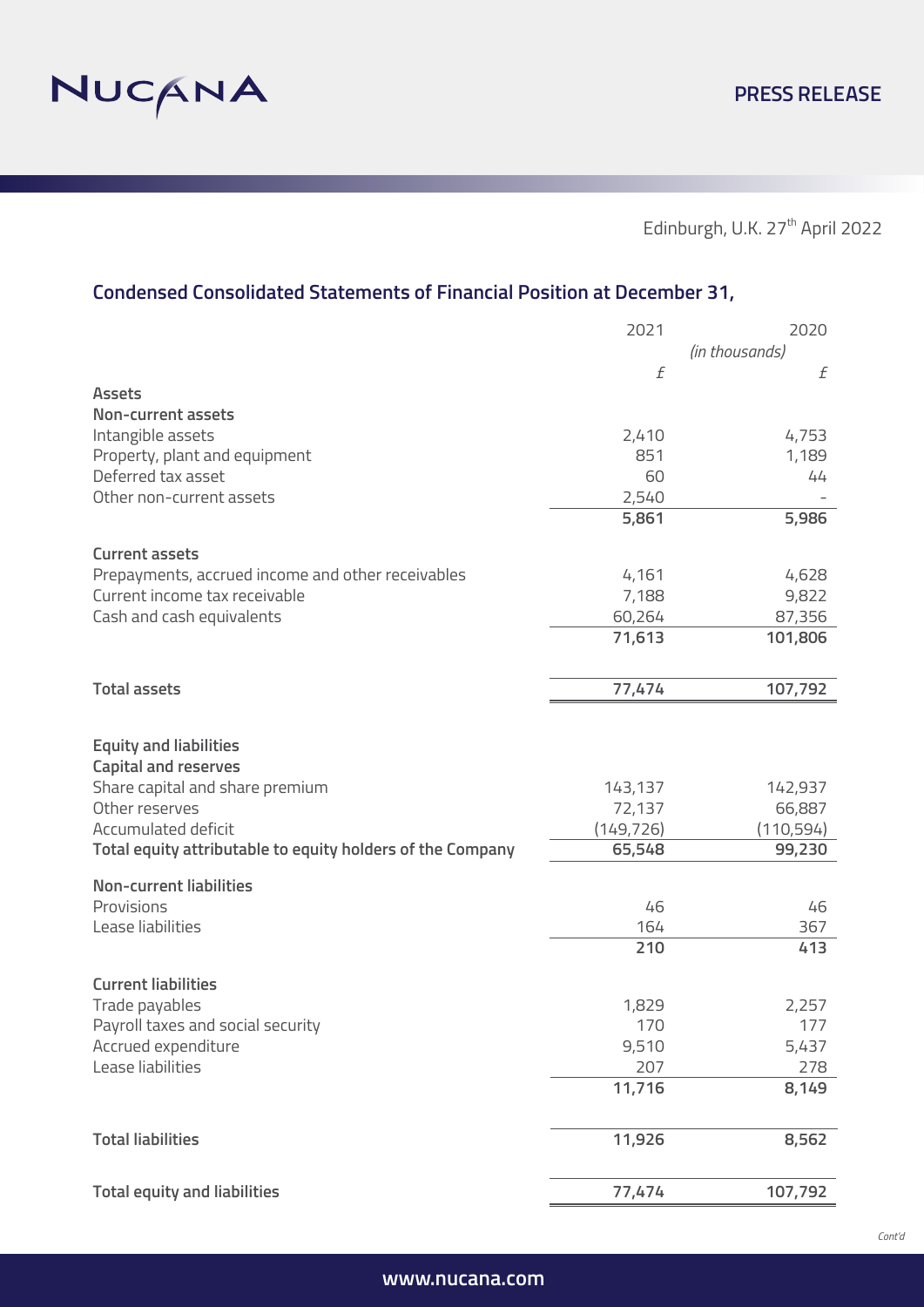

# **Condensed Consolidated Statements of Cash Flows for the year ended December 31,**

|                                                                    | 2021      | 2020           |
|--------------------------------------------------------------------|-----------|----------------|
|                                                                    |           | (in thousands) |
|                                                                    | f         | f              |
| <b>Cash flows from operating activities</b>                        |           |                |
| Loss for the year                                                  | (40, 533) | (30,682)       |
| Adjustments for:                                                   |           |                |
| Income tax credit                                                  | (7,269)   | (5,493)        |
| Amortization and depreciation                                      | 942       | 890            |
| Impairment of intangible assets                                    | 2,809     |                |
| Finance income                                                     | (103)     | (246)          |
| Interest expense on lease liabilities                              | 18        | 26             |
| Share-based payments                                               | 6,664     | 4,305          |
| Net foreign exchange (gains) losses                                | (335)     | 3,481          |
|                                                                    | (37, 807) | (27, 719)      |
| Movements in working capital:                                      |           |                |
| Decrease (increase) in prepayments,                                |           |                |
| accrued income and other receivables                               | 473       | (9)            |
| Decrease in trade payables                                         | (428)     | (155)          |
| Increase in payroll taxes, social security and accrued expenditure | 4,050     | 2,112          |
| Movements in working capital                                       | 4,095     | 1,948          |
| <b>Cash used in operations</b>                                     | (33, 712) | (25, 771)      |
| Net income tax received                                            | 9,888     | 4,152          |
| Net cash used in operating activities                              | (23, 824) | (21, 619)      |
| <b>Cash flows from investing activities</b>                        |           |                |
| Interest received                                                  | 101       | 319            |
| Payments for property, plant and equipment                         | (64)      | (361)          |
| Payments for intangible assets                                     | (1,001)   | (1,271)        |
| Payments for other non-current assets                              | (2, 597)  |                |
| Net cash used in investing activities                              | (3, 561)  | (1, 313)       |
| <b>Cash flows from financing activities</b>                        |           |                |
| Payments of lease liabilities                                      | (296)     | (297)          |
| Proceeds from issue of share capital - exercise of share options   | 198       | 15             |
| Proceeds from issue of share capital                               |           | 66,581         |
| Share issue expenses                                               |           | (4,499)        |
| Net cash (used in) from financing activities                       | (98)      | 61,800         |
| Net (decrease) increase in cash and cash equivalents               | (27, 483) | 38,868         |
| Cash and cash equivalents at beginning of year                     | 87,356    | 51,962         |
| Effect of exchange rate changes on cash and cash equivalents       | 391       | (3,474)        |
| Cash and cash equivalents at end of year                           | 60,264    | 87,356         |